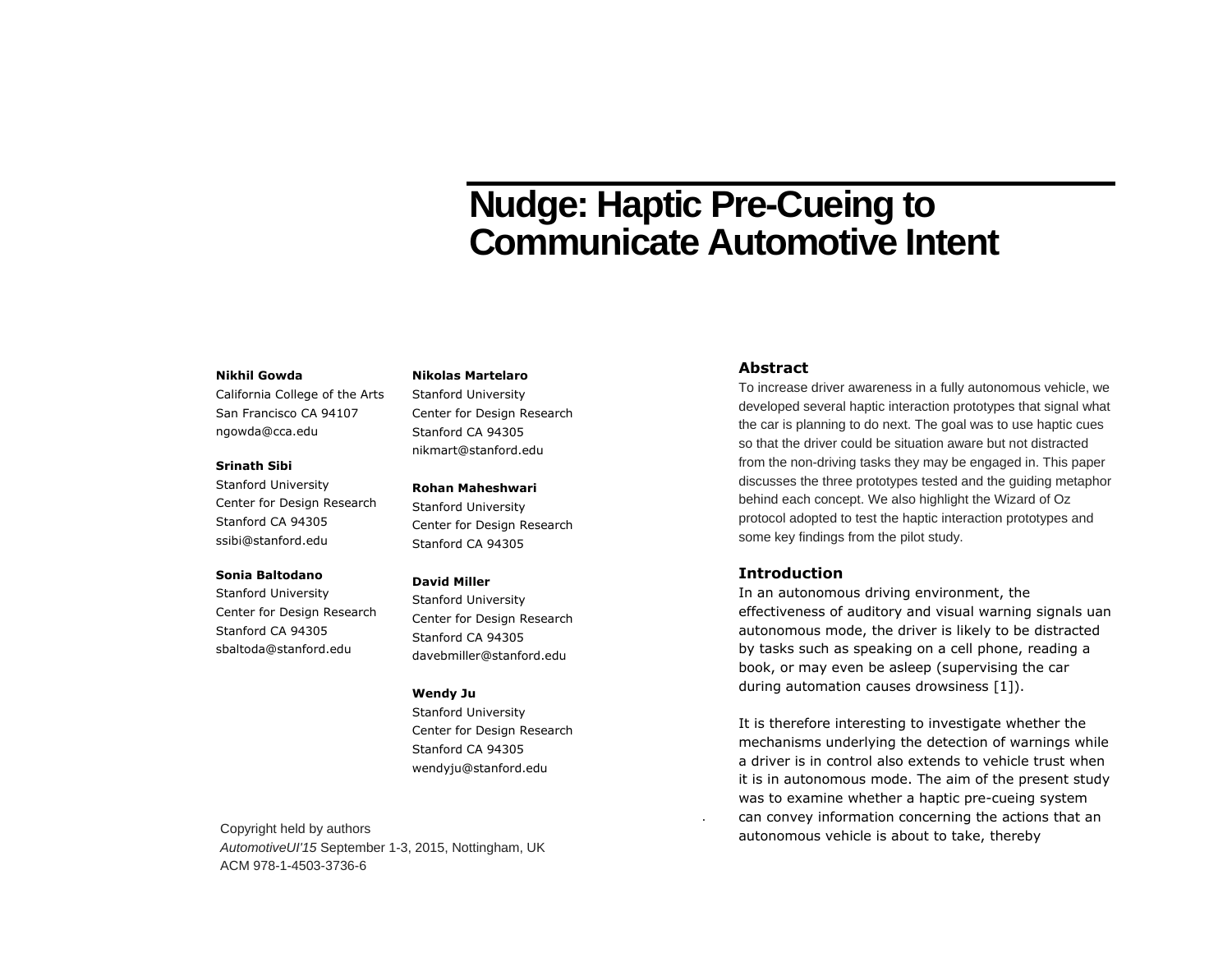

Figure 1: Vibro-tactile Back Rest



Figure 2: Dynamic Foot Displacement



Figure 3: Dynamic Shoulder Displacement

potentially increasing the driver's awareness of the environment, while engaged in other tasks. We designed three haptic interaction prototypes and tested them in two different types of simulated autonomous cars in an on-road study (N=35).

#### **Previous Research/Related Work**

In the past few years, there has been a great deal of interest in the development of driver assistance systems, in particular, nonvisual and multisensory collision-warning systems for drivers [2]. It has been advocated that tactile warnings are highly intuitive and may be associated with rapid responses [3]. HMI research of prototype interfaces in NHTSA Level 3 (limited self-driving automation) and NHTSA Level 4 (full self-driving automation) vehicles are currently conducted using virtual driving simulators, with necessarily some loss in fidelity. Naturalistic observation [5] of drivers in simulated environments do not yield the same results as seen in on road behavior, due to driver self-adaptation to the virtual environment. Hence, for ecological validity we ran our study on the RRADS platform [4], an autonomous vehicle simulator which uses a road vehicle with a hidden wizard driver, and the participant seated in the passenger seat, unaware of the human driver's presence.

### **Design Process**

We started by exploring the various ways the car could establish a haptic channel of communication to interact with the driver. We thought of metaphors that could guide our designs, such as 'riding a motorbike,' 'driving a convertible with the roof down,' or 'riding a roller coaster.' We invited colleagues to experience the interaction using improvisations and puppeteered lowfidelity prototypes. From the feedback collected we designed three prototypes.

# **Prototypes**

*Vibro-tactile Back Rest* (Figure 1) Vibro-tactile stimuli was presented via 48 points of contact (2 x 10mm Shaftless Vibration Motor 3.4mm Button Type at each point). The motors are driven at an intensity that is sufficient to deliver clearly perceptible vibro-tactile stimuli. Four types of vibrotactile stimuli are presented. The cues are in the form of bursts (15ms on, 10ms off, and 15ms on) that creates a pattern of moving intensity. *Dynamic Foot Displacement* (Figure 2) The second haptic device was a Pneumatic Floorboard with 4 degrees of freedom. The device consisted of 4 pneumatic air bags whose inflation was controlled by 6 gang valves to form the control manifold. An air compressor is kept in the boot of the car and its storage cylinder is used as the source of positive air pressure (40psi) to actuate the pneumatic floorboard which would tilt left-to-right or front-to-back. *Dynamic Shoulder Displacement* (Figure 3) The third haptic device is a two degree of freedom pneumatic shoulder actuation mechanism. The device consists of the same control manifold and air supply as the pneumatic floorboard, but only two pneumatic air bags instead of four. The air bags are attached to the seat so that they can move the participants' shoulders with air pressure.

# **Pilot Test**

*Participants -* We recruited 35 participants (24 female, 11 male) with a valid driving license and at least 2 years of driving experience, from mailing lists both outside and within Stanford University. The average age was 24 years. A gift card of \$15 was given in return for participation.

*Methodology -* We ran the study on the RRADS platform [4] in two vehicles: A 2008 Jeep Compass and a 2012 Infiniti M45, following a traditional Wizard of Oz methodology. The RRADS involved 2 experimenters: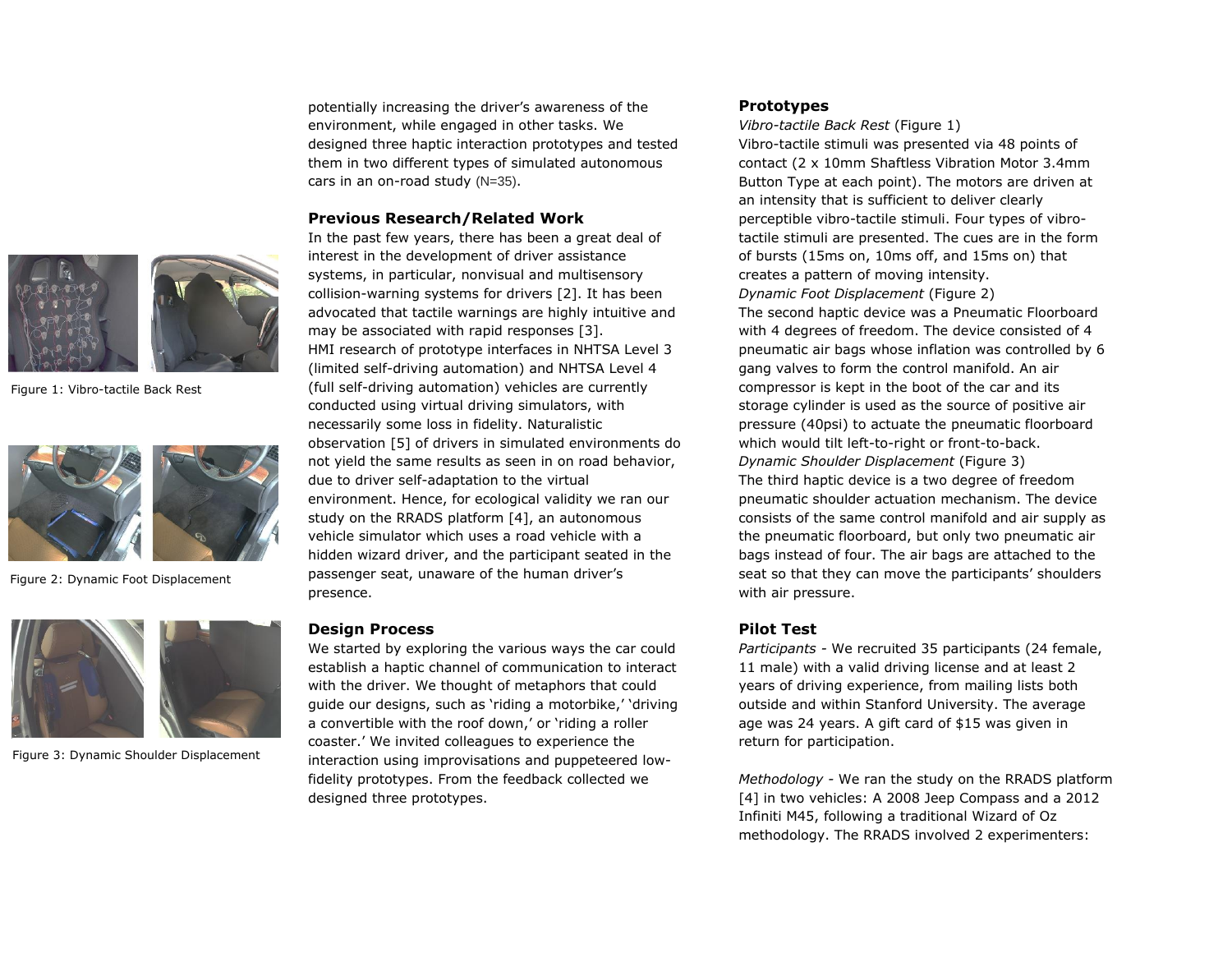

Figure 4: In car view



Figure 5: Route Map

one experimenter drove the vehicle while the second experimenter sat in the rear and activated the prototype devices at the appropriate times. The experimenter driving the car was hidden from view and not introduced to the participant. The second experimenter ensured that the onset of the haptic cue was as close as possible to three seconds ahead of encountering the on road event.

We employed a between-participants protocol, so each participant either interacted with one of the prototypes or were in a control condition (no feedback mechanism present). We measured the trust and likeability of the haptic devices through post-experiment questionnaires and the time from participants' response to the on road events using the quad video captures. We coded the videos of all participants at 7 events.

The seven events were specifically chosen, as just the environmental visual cues at these locations would be insufficient to determine the car's path. We coded the videos for three points of data at each event; the time of experimenter's haptic cue, the time of the participant's response (using a hand gesture) and the time of the on-road event. The time of the experimenter's haptic cue and the participant's response were then measured relative to the on-road event, to see if one prototype elicited a faster reaction time than another.

High resolution video cameras were mounted at three points within the car. The first view captured the participant's face and their responses, the second view captured the wizard's actions in the rear of the car and the third view captured the road from the just above the driver's point of view. The individual camera outputs were then fed into a quad video recorder in order to time sync the videos.

*Protocol -* At the start of the study, the experimenter controlling the interaction system was introduced to the participant. The participant then sits in the front passenger seat of the vehicle and is 'greeted' by the

vehicle. This greeting is done using one of the prototype devices, or in the control case, an engine rev. The car was driven through a residential neighborhood for a period of approximately 15 minutes, averaging 25 mph. During the drive, participants encountered stop signs, traffic lights, construction vehicles, cyclists, and pedestrians. They are given a short animated movie to watch that lasts the same time as the drive. The driver (second experimenter) of the vehicle drove the same course, using the same driving pattern and speed, for all participants. At the conclusion of the course, an exit interview is conducted to collect qualitative results.

*Measures -* The key measures in this study were trust, number of correct guesses of upcoming maneuvers, timing of the gestural responses to the guessing game, and emotional reaction. Trust is measured using the questionnaire by Jian et al. to measure trust in automation technology [6]. The time from when an event was triggered and the participant made an accurate guess was measured for each event and compared between prototypes. The number of correct guesses per prototype was also calculated as a measure of clarity. We also used FACS [7] to decode facial expressions during post-analysis.

# **Results**

The vibration array haptic device was implemented in the Jeep Compass and the pneumatic haptic devices were tested in the Infiniti M45. The choice of cars was based on availability. We measured the trust and likeability of the haptic devices through post experiment questionnaires and coding the time from participants' response to the on road event using the quad video capture data.

The maximum difference in trust was found between the Vibration Array and Pneumatic Shoulder devices. Vibration array effectiveness is dependent on body size and geometry, and the thickness of clothing worn. Even when the stimuli was clear the vibration pattern